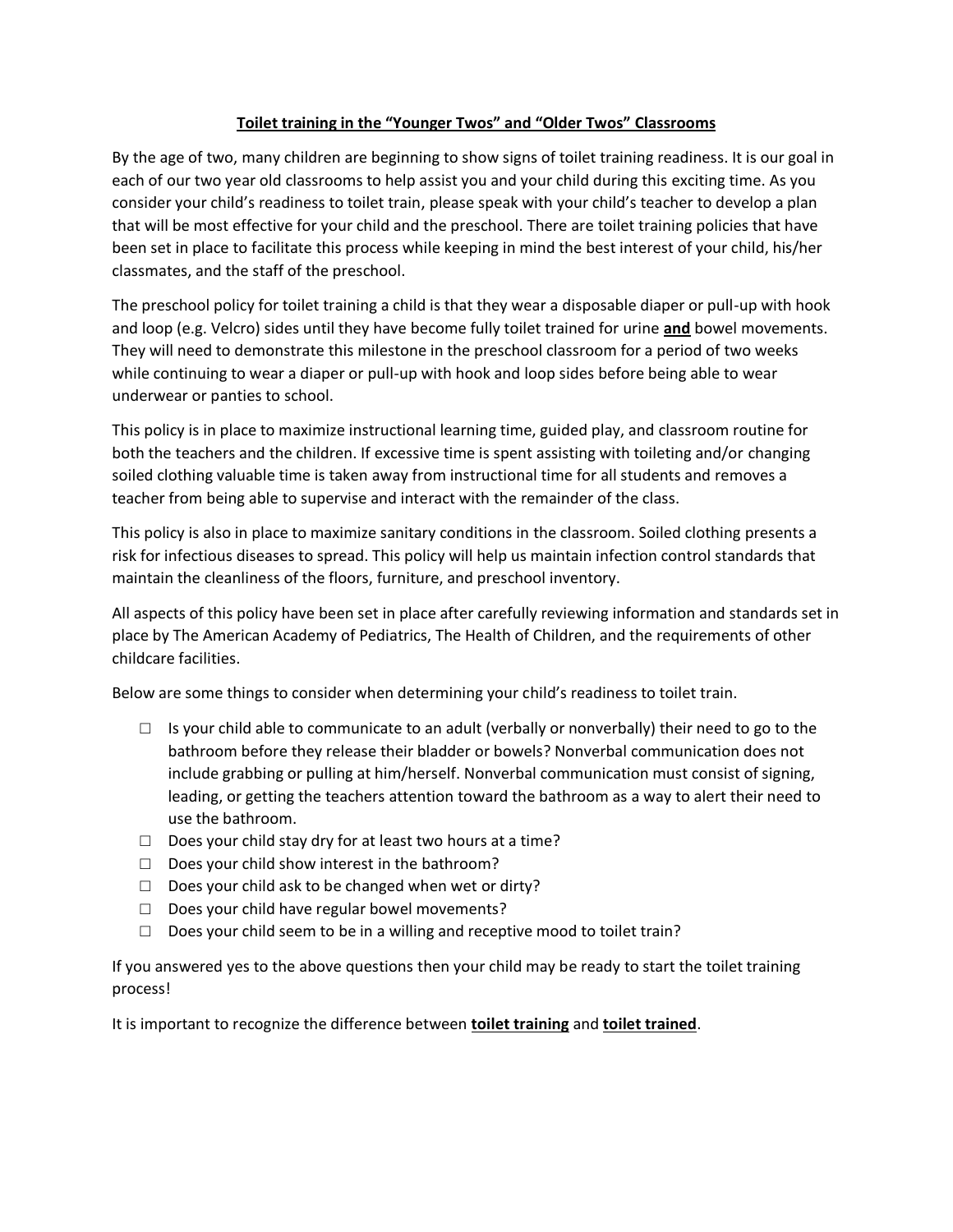The preschool uses the following definitions from the American Academy of Pediatrics and The Health of Children:

- ❖ A child who is **toilet training** is learning the process of controlling the bladder and bowels and using the bathroom for elimination
- ❖ A child who is **toilet trained** is able to do each of the following independently and consistently:
	- □ Sense the urge to urinate **and** have a bowel movement
	- $\Box$  Stop him/herself from what he/she is doing to use the bathroom
	- □ Communicate to an adult his/her need to use the bathroom to urinate **and** have a bowel movement
	- $\square$  Postpone elimination if they must wait for someone who is already in the bathroom

An "accident," by definition from the American Academy of Pediatrics, is an unusual and infrequent occurrence. Our staff is aware that accidents happen and they are prepared to assist your child in a loving, respectful, and professional manner. For this reason we ask that you bring in a complete change of weather appropriate clothing that includes:

- □ Shirt
- □ Pants
- □ Underwear/Panties
- □ Socks

If we recognize that your child is having accidents frequently or is not communicating to an adult his/her need to use the bathroom for urine **and/or** bowel movements then we will not consider your child to be fully toilet trained and he/she will be switched to a diaper or pull-up with hook and loop sides until they are able to demonstrate their transition from toilet training to toilet trained for a period of two weeks while continuing to wear a diaper or pull-up with hook and loop sides. After successfully demonstrating that he/she is properly toilet trained, your child will be encouraged to wear underwear/panties to preschool again.

Each child will be changed and/or guided to use the bathroom twice during the school day. If your child is toilet training please speak with your child's teacher to determine a schedule that works best for you and your child. If your child is fully toilet trained and is attending preschool in underwear/panties they will be expected to communicate with a teacher his/her need to eliminate between guided toileting times.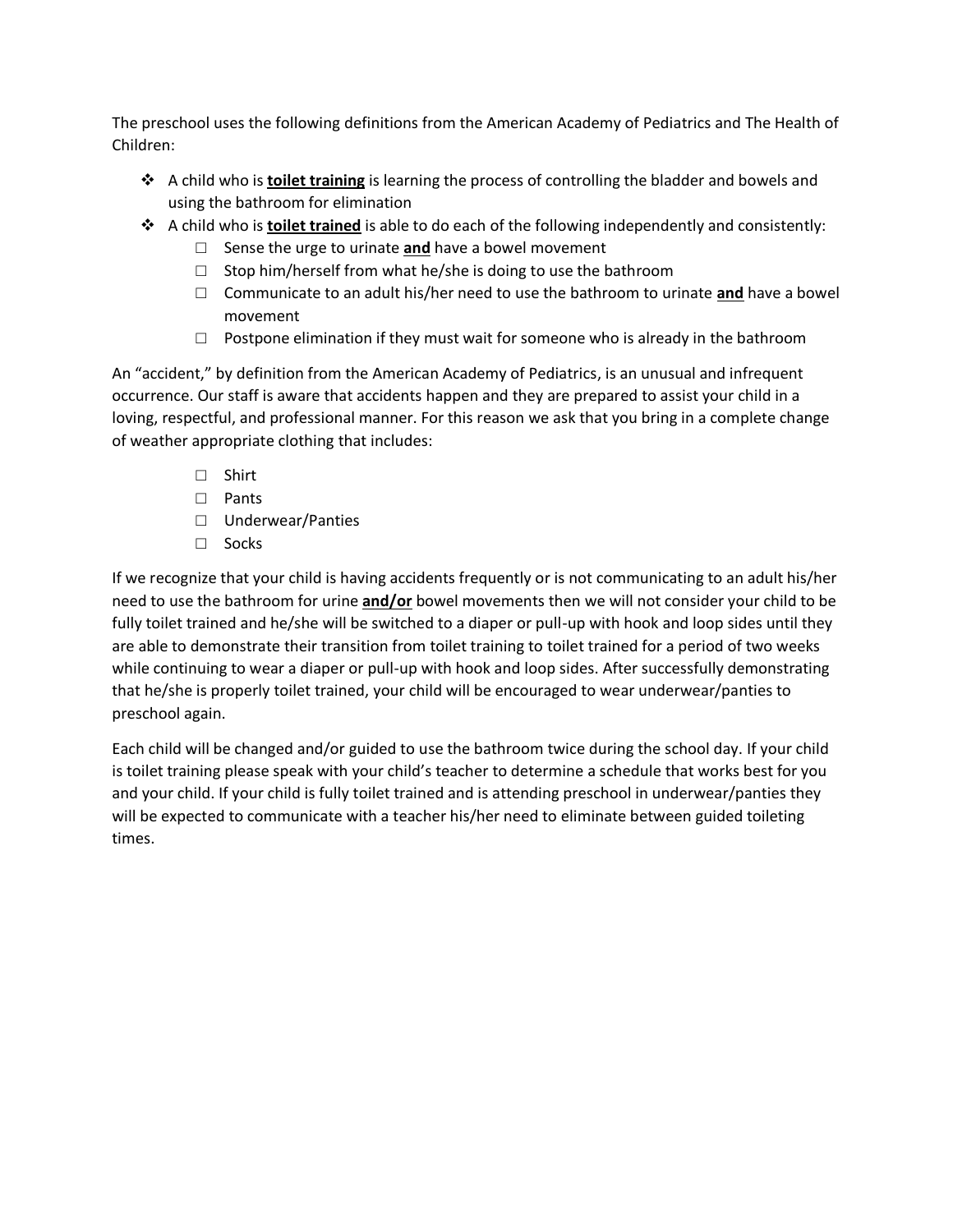## **First Baptist Preschool Toileting Policy for Three-Year-Old Classrooms**

To be considered for the three year old classroom your child must be fully toilet trained.

By definition from the American Academy of Pediatrics and The Health of Children:

- ❖ A child who is **toilet trained** is able to do each of the following independently and consistently:
	- □ Sense the urge to urinate **and** have a bowel movement
	- $\Box$  Stop him/herself from what he/she is doing to use the bathroom
	- □ Communicate to an adult his/her need to use the bathroom to urinate **and** have a bowel movement
	- $\square$  Postpone elimination if they must wait for someone who is already in the bathroom
	- □ Pull down clothes and get them back up with only occasional assistance
	- $\Box$  Get on and off the toilet by him/herself
	- $\Box$  Independently wipe for both urine and bowel movements

\*Please know we expect that **on occasion** children will need help with any of the areas listed above and for that reason we have 2 teachers in each 3-year-old classroom. If any of the listed skills shows continued regression, a staff member will be in touch with a parent.

If your child is able to do each of these things independently and consistently then he/she is considered fully toilet trained and is ready for the three-year-old classroom.

An accident (by definition from the American Academy of Pediatrics) is an unusual and infrequent occurrence. Our staff is aware that accidents happen and they are prepared to assist your child in a loving, respectful, and professional manner. For this reason we ask that you bring in a complete change of clothing that includes:

- □ Shirt
- □ Pants
- □ Underwear/Panties
- □ Socks

If we recognize that your child is having accidents frequently or is not communicating to an adult his/her need to use the bathroom to urinate **and/or** have a bowel movement then the preschool will not consider your child to be fully toilet trained, and ……………………………..

Each child will be guided to use the bathroom twice during the school day. Your child will be expected to communicate with a teacher his/her need to eliminate between guided toileting times.

This policy is in place to maximize instructional learning time, guided play, and classroom routine for both the teachers and the children. If excessive time is spent assisting with toileting and/or changing soiled clothing valuable time is taken away from learning for all students. This also removes one adult from directly being able to supervise and interact with the remainder of the class.

This policy is also in place to maximize sanitary conditions in the classroom. Soiled clothing presents a risk for infectious diseases to spread. This policy will help us maintain infection control standards that maintain the cleanliness of the floors, furniture, and preschool inventory.